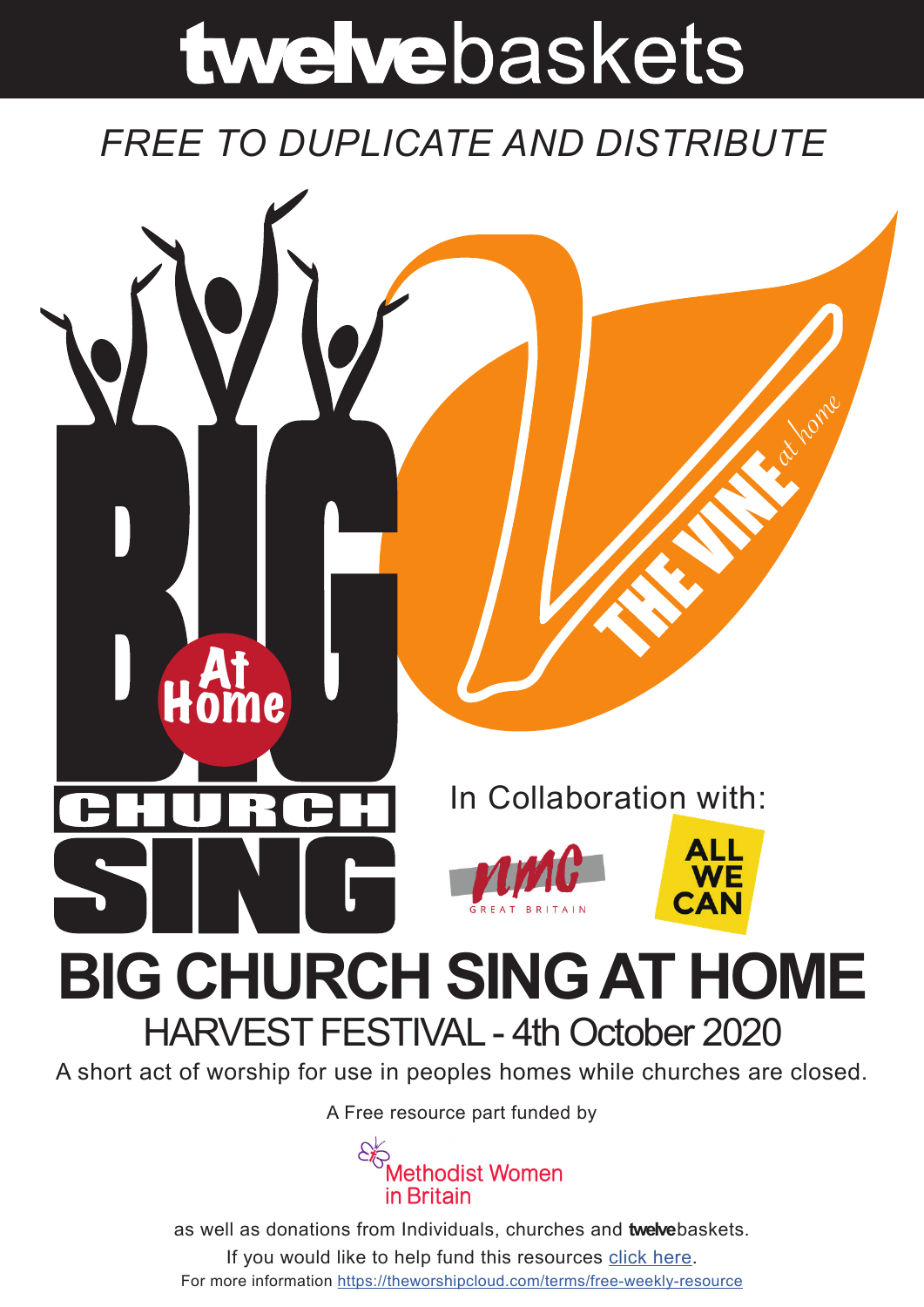#### **Call to worship**

Sing joyfully to the Lord, you righteous; it is fitting for the upright to praise him. Praise the Lord with the harp; make music to him on the ten-stringed lyre. Sing to him a new song; play skilfully, and shout for joy.

For the word of the Lord is right and true; he is faithful in all he does.

The Lord loves righteousness and justice;

<span id="page-1-2"></span> the earth is full of his unfailing love. Amen<sup>[1](#page-1-0)</sup>

**Hymn:** 123 STF – Come you thankful people come - [YouTube](https://www.youtube.com/watch?v=AOwibuy1uV8)

#### **Opening Prayers**

Here we are Lord, your thankful people.

We come, grateful for all we have received.

Even amongst this strangest of harvest season, and with all our grief and loss and frustration, we come to give thanks for what we have received.

Here we are Lord, a people in need of forgiveness.

We come, knowing we have not always got it right and we have not earned our place at your harvest-supper table.

But we come all the same, knowing that you are a God of grace and you accept us just as we are.

We come, come Lord Jesus.

Here we are Lord, come amongst us by your grace, Come amongst us by your Spirit,

As we worship, move us, transform us and inspire us to do your will.

<span id="page-1-3"></span>Amen.*[2](#page-1-1)*

#### **We will now say the Lord's Prayer**

<span id="page-1-0"></span>Psalm 33:1-5 [1](#page-1-2)

<span id="page-1-1"></span>Taken from John Birch – A Harvest Liturgy *[2](#page-1-3)*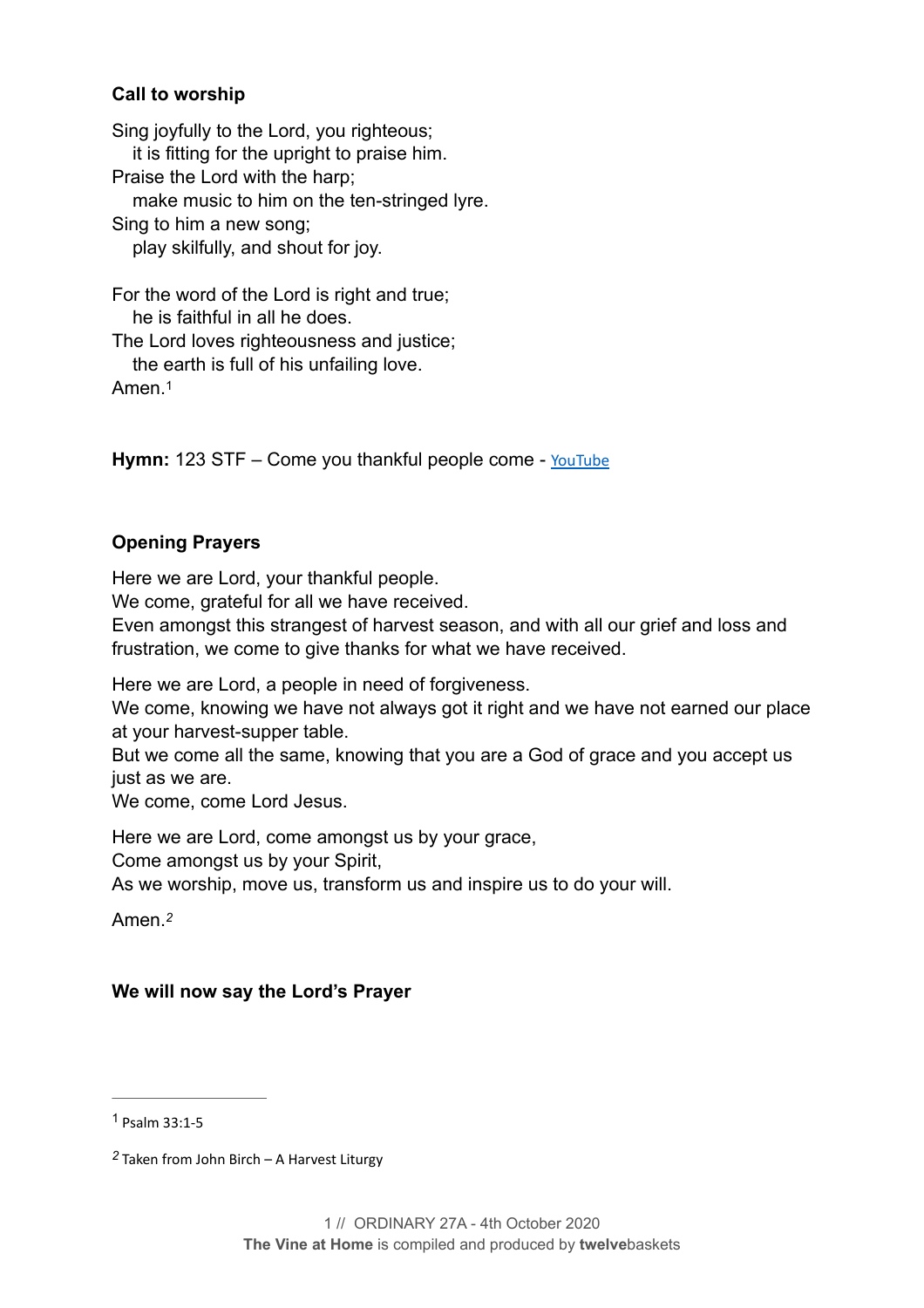**Readings**: **Psalm 112 -** [Click for Reading](https://www.biblegateway.com/passage/?search=Psalm+112&version=NRSV)

**John 6:1-15 -** [Click for Reading](https://www.biblegateway.com/passage/?search=John+6:1-15&version=NRSV)

#### **Reflections on the readings**

*[Today's harvest festival reflection is provided by All We Can – the Methodist relief and development agency.* [You can find a video version of this sermon here](http://youtube.com/watch?v=JmKxDmZkmfs) *]* 

Harvest is a season of change, and today we have a Gospel of change at the heart of our harvest festival.

In John 6, there is this moment when Jesus is preaching, and then suddenly there are lots of people listening, gathered around. And with this gathering comes a practical need: there are lots of hungry people. All We Can is committed to meeting the practical needs of people around the world – are their ways your church could be meeting practical needs of the people in your communities and beyond? Who is going hungry?

And so Philip comes to the Lord, practical, urgent and anxious: 'where are we going to buy bread for all these people?' Philip is one of those people who is carrying the clipboard to the demonstration, isn't he? The spreadsheet-disciple. Thinking practically and making a list. For much of human history, we have thought about international development (and perhaps all 'charitable work') in the way that Philip thinks about it here: how much money do we need to meet the need? This is the model many of us default to when we want to support the very poorest people in our communities, and the world.

Then, in the story, we get the Jesus moment. Jesus inverts Philip's model on its head. Jesus asks, 'what have they already got?'

Instead of us, coming into their context, pretending we have the ideas and that it is up to us to come up with the solutions to their practical needs – why don't we ask them if they have ideas, resources or materials they'd like to use? Any food they would like to share?

And the little boy, the illustration of so many Sunday school sermons, steps forward with his offer of his loaves and fish. And the miracle happens. A miracle of generosity – where suddenly everyone is sharing their food and all fed. Everyone is satisfied. There is plenty left over – twelve baskets, in fact.

The boy offers something very ordinary, and in Jesus' hands it is changed into something extraordinary.

What about us? What do we have to share?

And what about our communities, the people we are trying to 'reach', the people who live around our churches, the very people of whom we often ask: 'why don't they come to our services'. What do they have to share? Have we asked? Perhaps we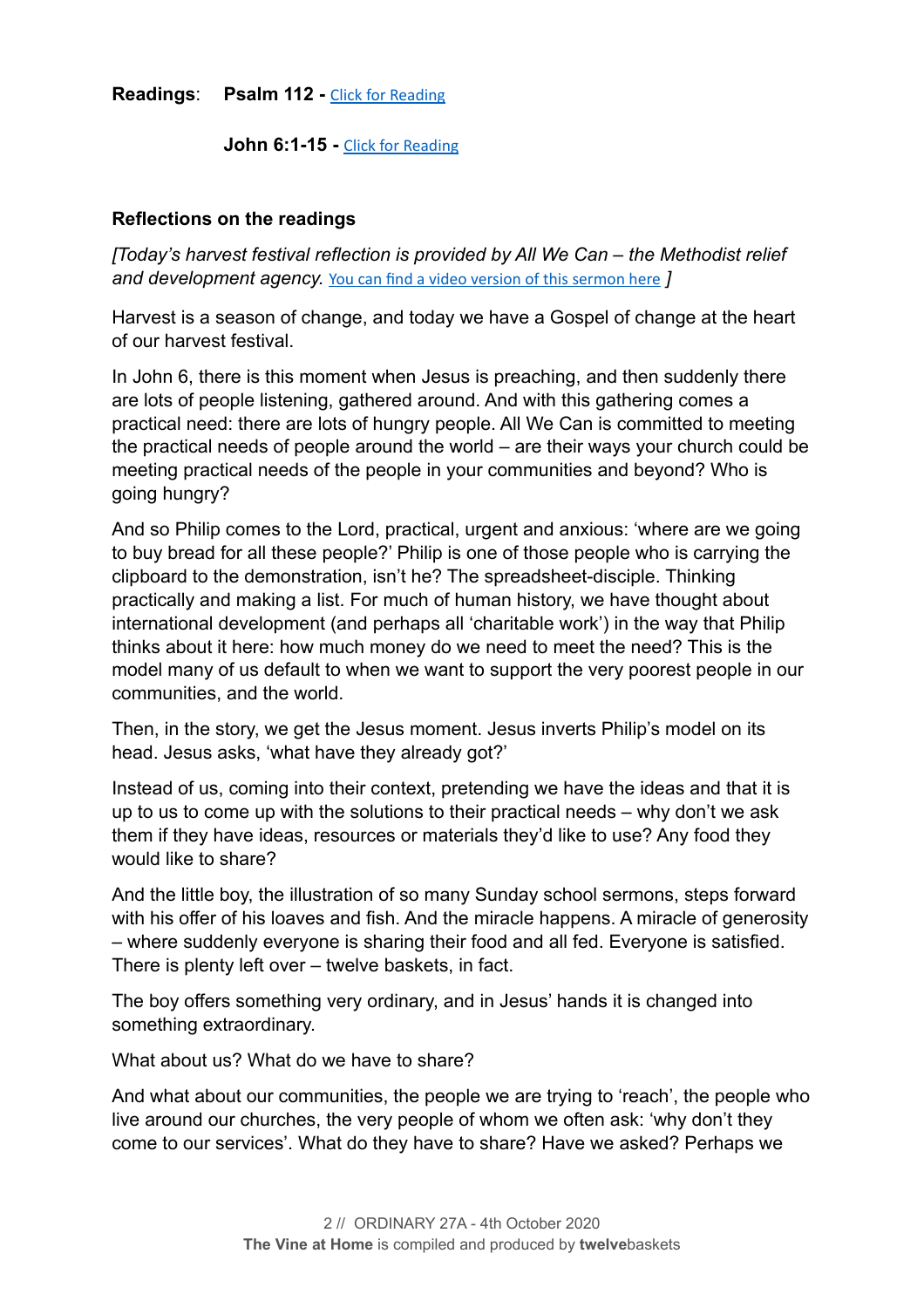shouldn't assume we have all the answers to other people's problems. Perhaps we shouldn't assume that we are somehow 'in', and they are somehow 'out'.

The loaves and fish, something ordinary, in Jesus' hand's becoming extraordinary.

So, to finish, we will just think about one more ordinary thing: the bicycle. This harvest, at All We Can, 'change begins with a bicycle'. For us here in the UK, we probably think of a bike as very ordinary, or something that we have lying around in the shed, perhaps underused…

In Uganda, All We Can's work is enabling the ordinary bicycle to become something extraordinary – to become a tool for transformation. In poor, rural villages like Butagaya in Uganda, people often live a long way from the facilities they need, including the local schools. They don't have any access to a motor vehicle, and public transport is either non-existent or unsafe.

In that context, the bicycle is an ordinary, simple thing, that brings transformation. All We Can is working with a local organisation in Uganda to enable young people in these poor communities to access bicycles and use them to get to school, to invest in their own future, to break the cycle of poverty…

Will you stand alongside them, presenting what you have – something ordinary – and seeing it become extraordinary?

*[At this point, you may wish to play the video –* [All We Can – Change Begins with a Bicycle](https://www.youtube.com/watch?v=VAqlF2dd4NM&feature=youtu.be)*].* 

And what about you? What do you have, what does each of us have, that we could place in the hands of the master today? What gifts, ideas, energy, time could we offer to Jesus – and see our ordinary day-to-day lives become something extraordinary?

You can support All We Can's Change Begins with a Bicycle campaign at [allwecan.org.uk/bike](http://allwecan.org.uk/bike)

Let's close with The Message translation of Romans 12:

"So here is what I want you to do, God helping you: take your everyday, ordinary life —your sleeping, eating, going-to-work, and walking-around life—and place it before God as an offering. Embracing what God does for you is the best thing you can do for him."

<span id="page-3-1"></span>Amen<sup>[3](#page-3-0)</sup>

# **Prayers of intercession**

Heavenly Father,

We pray for the students and teachers in our communities.

<span id="page-3-0"></span> $3$  Reflection provided by All We Can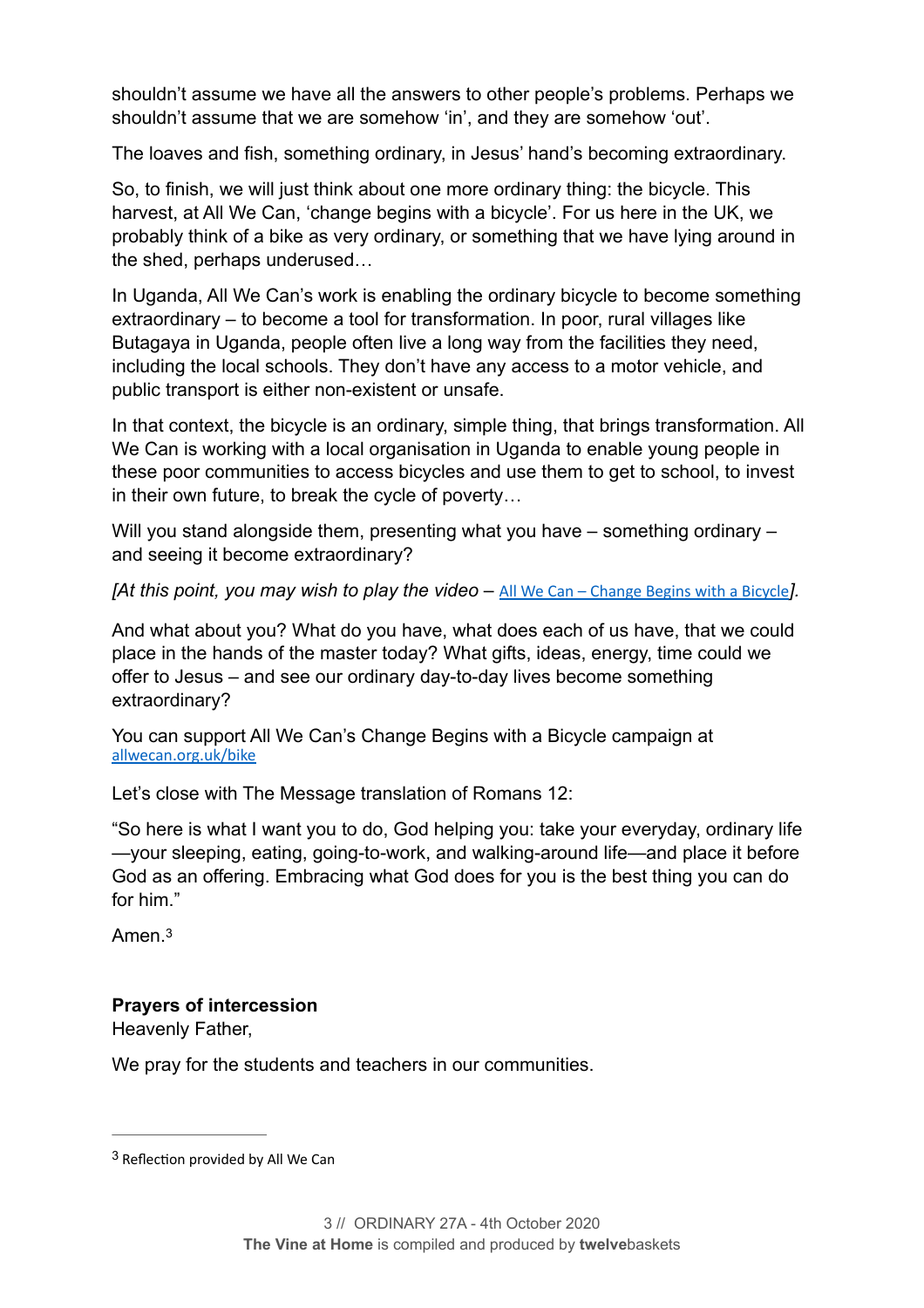We bring before you the children who will be able to access education because of the extraordinary gift of a bike.

Lord of transformation,

### **Turn the ordinary into the extraordinary.**

We pray for those who are living in poverty in our midst. We pray that the work of All We Can and their partners would break the cycle of poverty in Uganda and bring change.

Lord of transformation, **Turn the ordinary into the extraordinary.** 

Help us all to fulfil our God-given potential. May these bikes be a starting point for children to live life to the maximum and see their hopes and dreams become a reality.

Lord of transformation,

# **Turn the ordinary into the extraordinary.**

We pray for our heads of government and those in positions of power. We ask for them to be motivated to eradicate injustice and inequality.

Lord of transformation,

# **Turn the ordinary into the extraordinary.**

 *[An opportunity to pray for those dealing with illness from amongst your congregation]* 

We thank you for the NHS and the amazing staff that keep it running. We pray for communities like around the world where access to healthcare is difficult and limited.

Lord of transformation,

Turn the ordinary into the extraordinary.

We thank you for the opportunity to keep learning and growing. We pray for the young people in Uganda learning to be bike mechanics and pray that these skills will help sustain them and give them security.

Lord of transformation, Turn the ordinary into the extraordinary

<span id="page-4-1"></span>Amen.[4](#page-4-0)

Hymn: 345 STF – And can it be that I should gain - [YouTube](https://www.youtube.com/watch?v=GlwDCmTkRhM)

<span id="page-4-0"></span><sup>&</sup>lt;sup>[4](#page-4-1)</sup> Prayers of intercession by All We Can